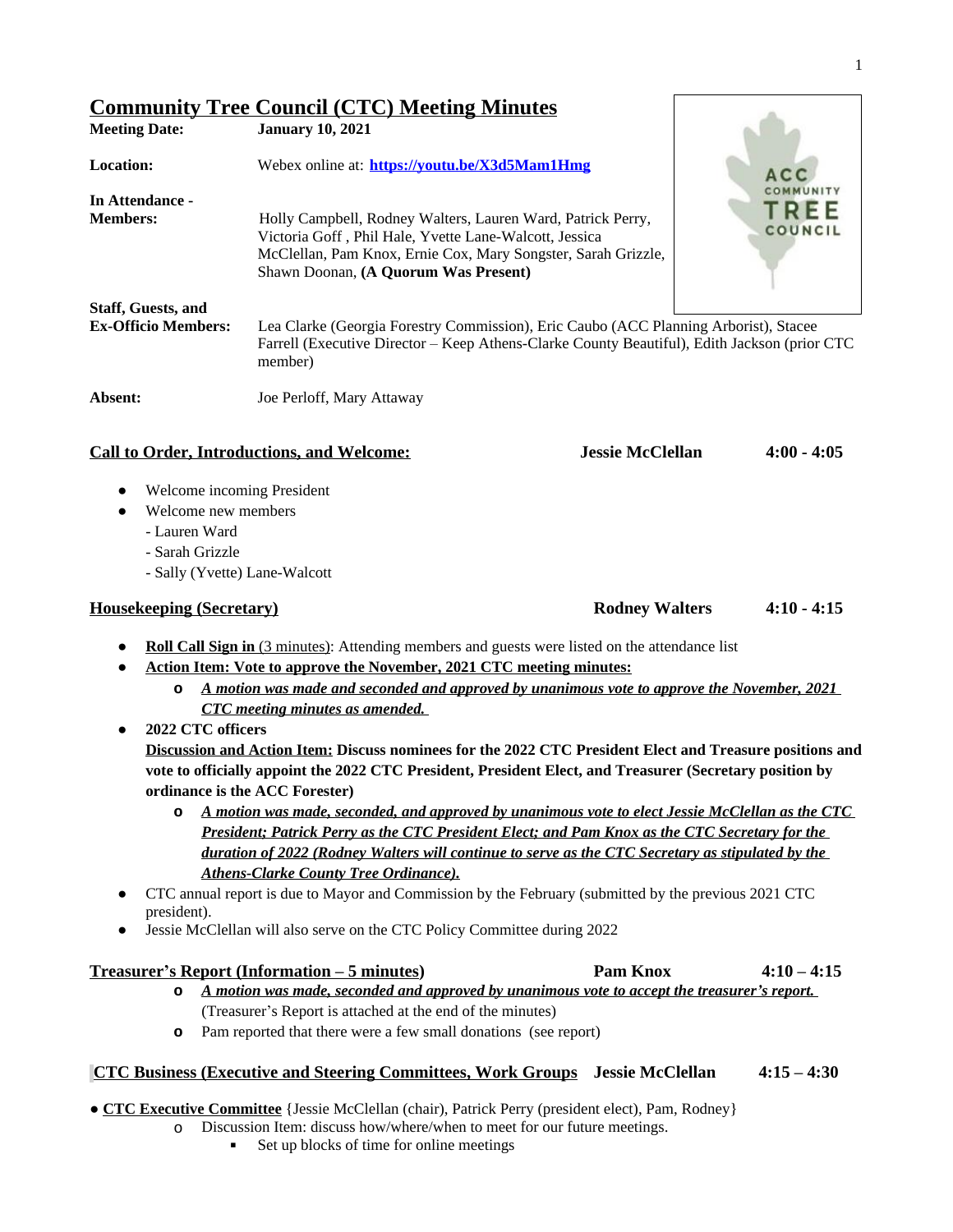# ● **CTC Steering Committee (Executive Committee plus Committee Chairs)**: **4:30 – 5:00**

{Jessie McClellan (Chair), Patrick Perry (president elect), Pam, Rodney, Mary Attaway, Mary Songster, Holly Campbell}

o Discussion about who the new committee chairs will be: Mary Attaway will serve as the CTC Promotions Committee Chair, Mary Songster will continue to serve as the CTC Policy Committee Chair, and Holly Campbell will serve as the CTC Education Committee Chair (as requested by the 2022 CTC President)

## **Educational Short and/or Forester's Briefing:**

 $\blacksquare$  Non given

## **Landmark and Champion Tree Work Group:**

{Shawn (leader), Edith, Joe P., Lea, Phil, Jessie, Patrick, Mary Songster, Rodney}

- No discussion
- **CTC Trees for Tomorrow Work Group:** 
	- {Phil (Leader), Mary Attaway, Joe P., Rodney, Pam, Shawn}
		- No discussion
- **Grants Work Group and Fundraising: 4:50 5:00**
	- **Patrick will serve as the leader of this work group**

# **Larry Morris Memorial Planting Work Group: 5:05** - **5:10**

{Shawn (Leader), Jessie, Joe P, Lea, Phil, Patrick}

- Sign options? Thanks, Mary, for the work on the sign. Action item: Approve revision.
- our Adopt Athens Application was approved by the Mayor and Commission
	- 1) Action Item: Acquire the understory shrubs to accompany the trees that we're planting. Joe & Patrick, can you remind me what those are?
	- 2) Action Item: Establish a work date for the project. My availability is: 01/22, 01/29, 02/12, 02/19, 02/26. How about you all?
	- 3) Mary Songster, thanks so much for designing the sign! I'm uncertain where we are on the latest revision but it looks like it's close to the approval phase.
- Side Note: A Kingswood resident is going to make a bench for the site.
- Site Prep (Meet next Monday at 9:00 AM at 480 Kingswood Rd)
	- Invite Kinsgwood neighborhood to join
	- Bring own tools (be prepared to do some work)
	- Pull privet
	- Stage mulch
	- Invite Mayor and/or Commissioner

# **Martin Luther King Day Planning**

• In the future: call for projects (get on the list by November or October) to be officially involved with MLK Day

# **Arbor Day Celebration Planning**

- Stacee has free trees (100 seedlings dogwoods and red oak)
- Location Options (investigate options and coordinate with Tree for Tomorrow Work Group) - Firefly Trail, Greenway Trail, or Kingswood Trail

### ● **CTC Committee Reports (Information and Discussion): Jessie McClellan 5:05 - 5:25**

- 
- **Promotions Committee {**Mary Attaway (Chair), Lauren, Sarah, Joe Perloff, Tori}
	- Committee Function (Communications with the public (promote CTC, manage webpage and social media)
- **CTC Policy Committee:{**Mary Songster (Chair), Jessie McClellan, Rodney Walters, Patrick Perry, Lauren Ward}
	- Committee Function (provide an advisory role to policy/ordinance changes)
	- Ex-officio members. There may be up to ten ex-officio members of the council. One representative from each of the following may be included:
		- (1) Athens Area Utility Coordinating Committee.
		- (2) Athens Area Homebuilders Association.